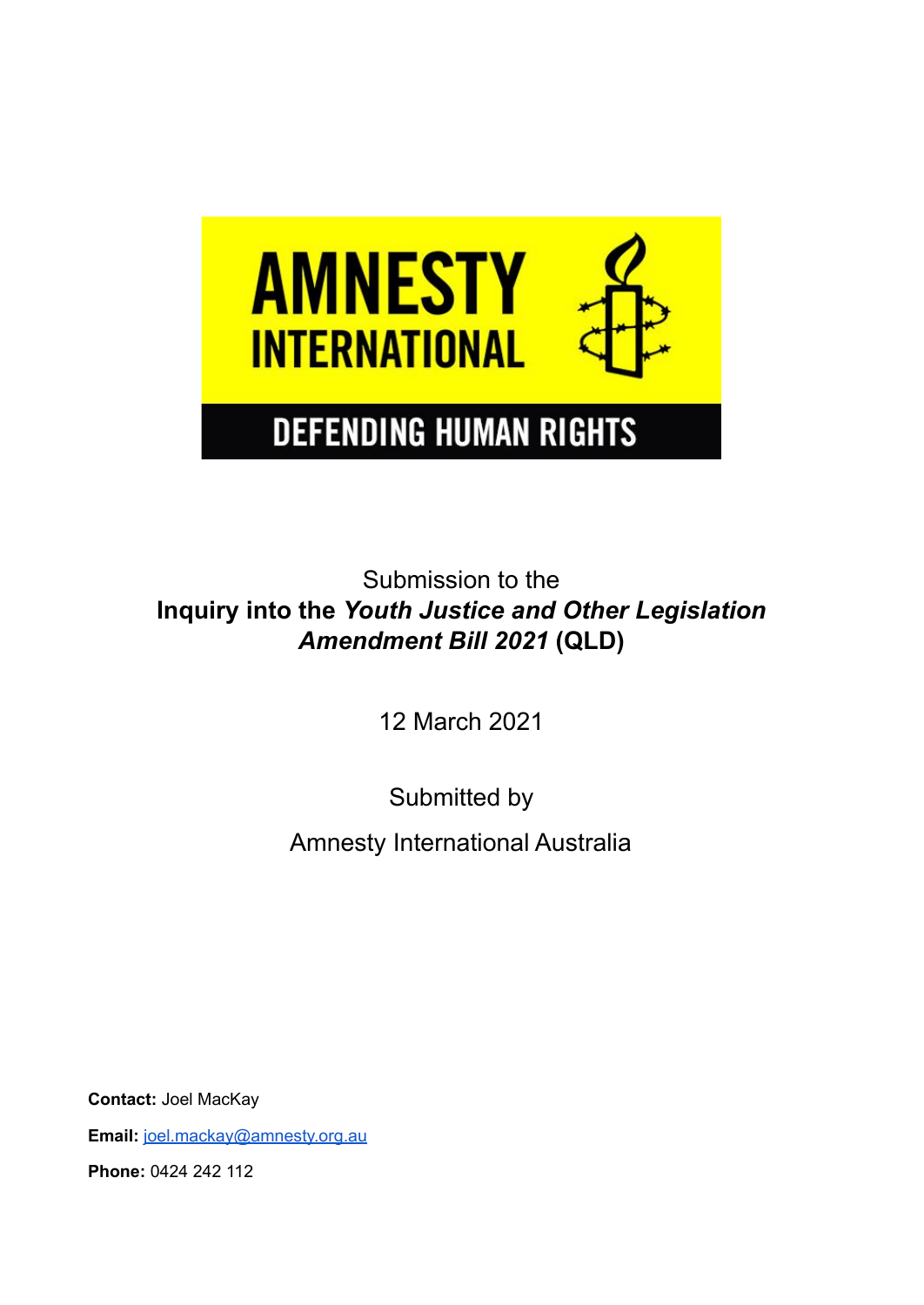# **Table of Contents**

| <b>About Amnesty International</b>                                                                                      | $\overline{3}$ |
|-------------------------------------------------------------------------------------------------------------------------|----------------|
| <b>Summary</b>                                                                                                          | 4              |
| Recommendations                                                                                                         | 5              |
| <b>International Legal Human Rights Frameworks</b>                                                                      | 6              |
| Convention on the Rights of the Child                                                                                   | 6              |
| United Nations Rules for the Protection of Juveniles Deprived of their Liberty                                          | 8              |
| United Nations Guidelines for the Prevention of Juvenile Delinquency                                                    | 8              |
| United Nations Standard Minimum Rules for the Administration of Juvenile Justice                                        | 9              |
| Amendments to the Youth Justice Act 1992 (QLD)                                                                          | 9              |
| Electronic monitoring devices as a condition of bail for offenders aged 16 and 17 years old in<br>certain circumstances | 9              |
| <b>Bail Reform Provisions</b>                                                                                           | 10             |
| Amending the Charter of Youth Justice Principles                                                                        | 12             |
| Reform needed of the Queensland youth justice system                                                                    | 12             |
| The minimum age of criminal responsibility                                                                              | 13             |
| Police watch houses                                                                                                     | 14             |
| <b>Conclusion</b>                                                                                                       | 14             |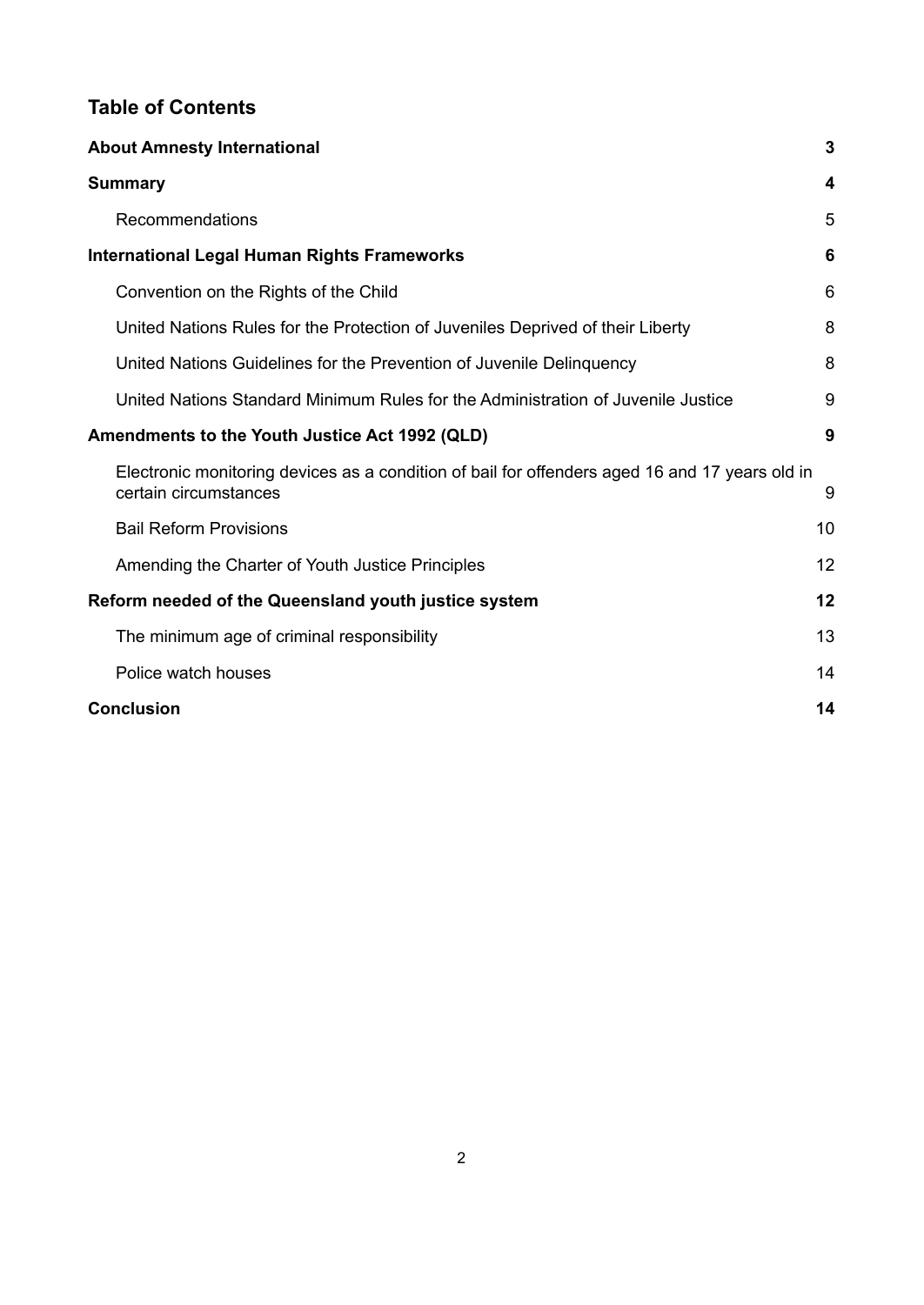# <span id="page-2-0"></span>**About Amnesty International**

Amnesty International is the world's largest independent human rights organisation, with more than ten million supporters in over 160 countries.

Amnesty International is a worldwide movement to promote and defend all human rights enshrined in the Universal Declaration of Human Rights (UDHR) and other international human rights instruments. Amnesty International undertakes research focused on preventing and ending abuses of these rights.

Amnesty International is impartial and independent of any government, political persuasion or religious belief and does not receive funding from governments or political parties.

Since 1961 Amnesty International has campaigned on behalf of thousands of prisoners of conscience - people who are imprisoned because of their political, religious or other conscientiously held beliefs, ethnic origin, sex, colour, language or sexual orientation, gender identity or intersex status. Amnesty International recognises the right to freedom of thought, conscience and religion as set out in Article 18 of the UDHR.

Amnesty International also campaigns against direct or indirect discrimination on the basis of race, sex, sexual orientation and gender identity, intersex variations, religion or belief, political or other opinion, ethnicity, national or social origin, disability, or other status. Amnesty International calls for states to take measures that prohibit discrimination as well as positive measures to address long-standing or systemic disadvantages, and to prevent discrimination by non-state actors. Our work on non-discrimination is grounded in human rights treaties including the International Covenant on Civil and Political Rights (ICCPR), the International Convention on the Elimination of All Forms of Racial Discrimination (CERD), the Convention on the Rights of the Child (CRC), the Convention on the Elimination of All Forms of Discrimination Against Women (CEDAW).

We work both publicly with our supporters and privately with families and lawyers in determining the most strategic approach to bring about change at any given time and within the consent which we are given. We then mobilise our large supporter base to take actions, individually and in their community.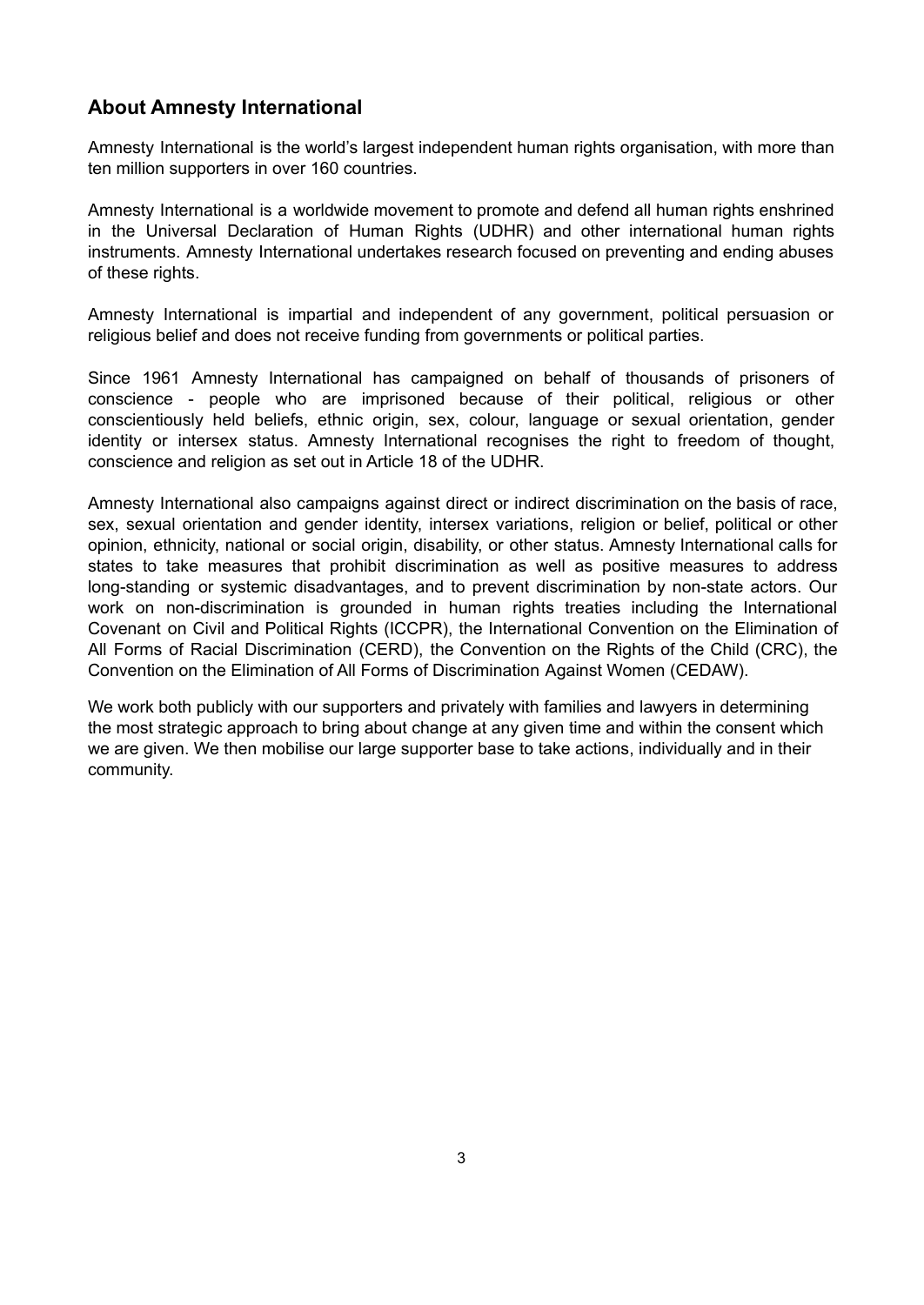# <span id="page-3-0"></span>**1. Summary**

- 1.1 Amnesty International welcomes the opportunity to provide this submission to the Queensland Parliament Legal Affairs and Safety Committee's inquiry into the *Youth Justice and Other Legislation Amendment Bill 2021* (Qld) (the bill).
- 1.2 This submission will draw on our expertise in international human rights law and standards as well as our Australian research since 2013, on effective mechanisms to tackle the over-representation of Aboriginal and Torres Strait Islander children in the Australian justice system, with a focus on the situation in Queensland in the context of the bill.
- 1.3 In September 2016, Amnesty International released *Heads Held High: Keeping Queensland* kids out of detention<sup>1</sup> which raised serious concerns about the treatment of children in Queensland detention centres and prisons.
- 1.4 Although Amnesty International remains concerned about the structure and systems operating through the Queensland youth justice system, it should be noted there have been positive developments in recent years - including moving children out of adult prisons, and fewer children being held overnight and for prolonged stays in watch houses.
- 1.5 Amnesty International submits that any changes to the youth justice system in Queensland should be focussed on the best interests of the child and therefore on keeping children and young people out of prison. Evidence shows better resourcing of Indigenous and community-led diversion programs and other services to address the underlying causes of crime have far superior outcomes for children and for society.
- 1.6 The bill makes amendments to legislation regarding:

electronic monitoring devices as a condition of bail for offenders aged 16 and 17 years old in certain circumstances, 2

parental or other support associated with youth bail,<sup>3</sup>

changes to the presumption of bail<sup>4</sup> and breach of bail being considered as an aggravating factor during sentencing,<sup>5</sup>

clarifying the *Charter of Youth Justice Principles*, 6

providing powers for police to stop a person and use a handheld scanner to scan for knives, 7

<sup>1</sup> Amnesty International Australia, 2016, *Heads held high: Keeping Queensland kids out of detention, strong in culture and community*, viewed 14 September 2017, available at [https://static.amnesty.org.au/wp-content/uploads/2016/12/Heads\\_Held\\_High\\_-\\_Queensland\\_report\\_by\\_Amn](https://static.amnesty.org.au/wp-content/uploads/2016/12/Heads_Held_High_-_Queensland_report_by_Amnesty_International.pdf?x85233)

[esty\\_International.pdf?x85233](https://static.amnesty.org.au/wp-content/uploads/2016/12/Heads_Held_High_-_Queensland_report_by_Amnesty_International.pdf?x85233) (Amnesty International Australia, *Heads held high*)

<sup>2</sup> *Youth Justice and Other Legislation Amendment Bill 2021* (Qld), s 26

<sup>3</sup> *Youth Justice and Other Legislation Amendment Bill 2021* (Qld), s 21, s 26

<sup>4</sup> *Youth Justice and Other Legislation Amendment Bill 2021* (Qld), s 24

<sup>5</sup> *Youth Justice and Other Legislation Amendment Bill 2021* (Qld), s 29

<sup>6</sup> *Youth Justice and Other Legislation Amendment Bill 2021* (Qld), s 33

<sup>7</sup> *Youth Justice and Other Legislation Amendment Bill 2021* (Qld), ss 5 - 6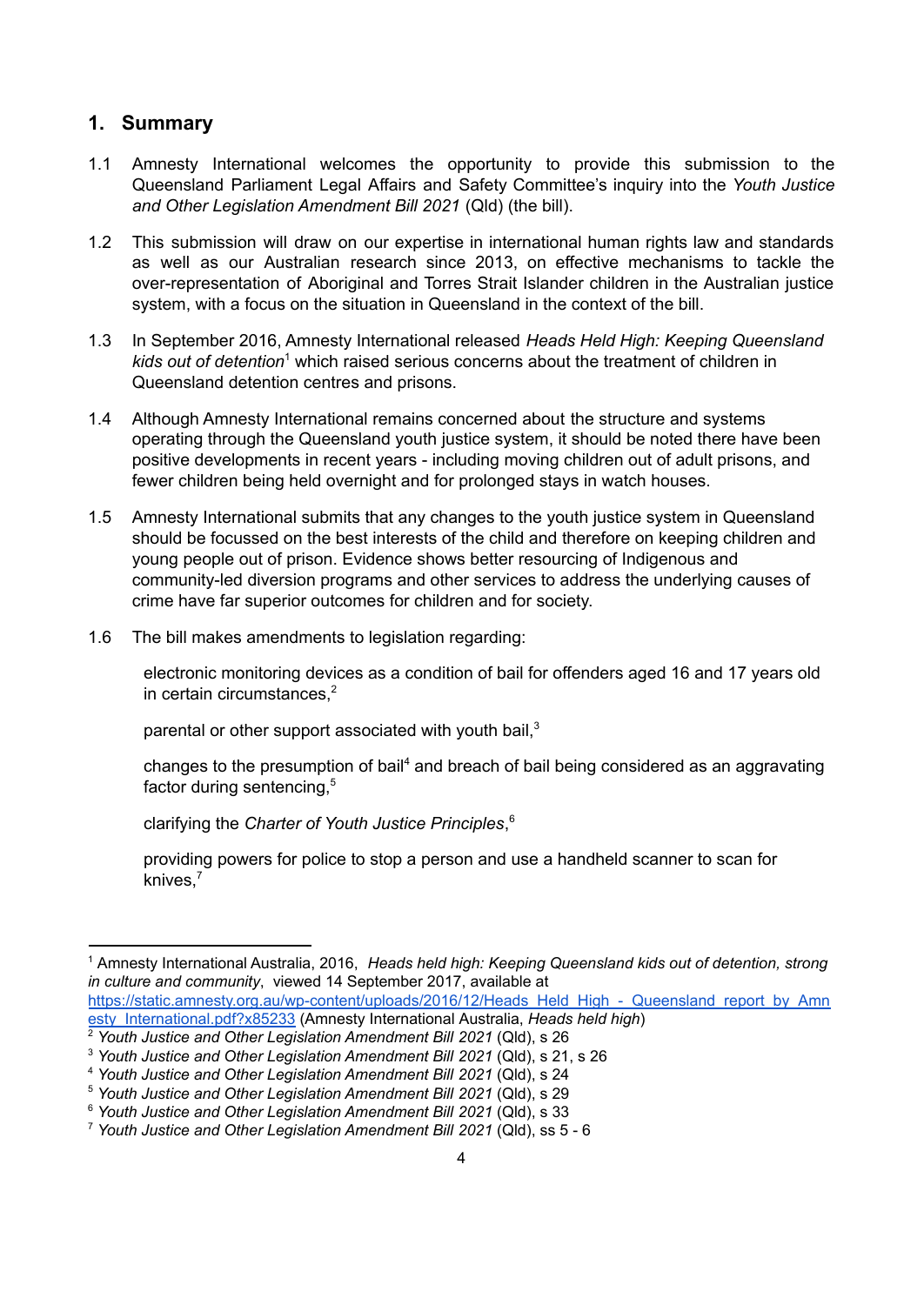enhancing the existing owner onus deeming provisions for hooning offences.<sup>8</sup>

- 1.7 Amnesty International does not support any of the proposals outlined in the bill. This submission does not provide an analysis of all proposals. However, of particular concern are the provisions regarding bail. These provisions will funnel more children and young people into police watch houses and detention.
- 1.8 The proposed changes to the youth justice system will disproportionately affect Aboriginal and Torres Strait Islander young people, who are already over-represented in the youth justice system. In Queensland, Aboriginal and Torres Strait Islander children and young people are 28 times more likely to be in detention than their non-Indigenous peers. 9
- 1.9 Amnesty International rejects the objectives of the bill as stated in the *Explanatory Notes*. Nowhere in the *Explanatory Notes* does it state that the amendments to the *Youth Justice Act 1999 (Qld)* (YJA) are designed to reduce youth offending, nor address the underlying causes of crime. The objectives are based on tough-on-crime rhetoric and do not place the best interests of children at the centre of the legislation.
- 1.10 Amnesty International also rejects the 'Achievement of policy objectives' section of the *Explanatory Notes*. This bill will not reduce youth offending. The bail provisions, in particular, will result in a dramatic increase of children and young people being detained in police watch houses for breaching bail conditions, and then transferred to detention. Amnesty International is particularly concerned that this will lead to another overcrowding crisis in police watch houses and detention centres, similar to the situation in 2019.
- 1.11 Amnesty International regrets that the government has chosen to respond to perceived community safety concerns that are mostly generated by media hysteria in a way that puts the lives of vulnerable children and young people, and in particular, Aboriginal and Torres Strait Islander children and young people, in the media spotlight by proposing the bill. This in itself is feeding the community's perception that there is a 'youth crime crisis' in Queensland, when in fact, youth crime has fallen.<sup>10</sup>
- 1.12 The Queensland youth justice system does need reform, but not the reform that the bill proposes. This submission will make recommendations for reform that will keep children and young people out of prison, and address the underlying causes of youth crime in Queensland.

#### **1.13 Amnesty International recommends that the Legal Affairs and Safety Committee rejects the** *Youth Justice and Other Legislation Amendment Bill 2021* **(Qld).**

# <span id="page-4-0"></span>**Recommendations**

Amnesty International recommends that:

<sup>8</sup> *Youth Justice and Other Legislation Amendment Bill 2021* (Qld), ss 7 - 17

<sup>9</sup> Australian Institute of Health and Welfare, *Fact sheet: Youth justice in Queensland 2018-19*, [https://www.aihw.gov.au/reports/youth-justice/youth-justice-in-australia-2018-19/contents/state-and-territory-f](https://www.aihw.gov.au/reports/youth-justice/youth-justice-in-australia-2018-19/contents/state-and-territory-fact-sheets/queensland) [act-sheets/queensland](https://www.aihw.gov.au/reports/youth-justice/youth-justice-in-australia-2018-19/contents/state-and-territory-fact-sheets/queensland)

<sup>10</sup> Australian Bureau of Statistics, *Recorded Crime - Offenders, 2019-20 financial year*, <https://www.abs.gov.au/statistics/people/crime-and-justice/recorded-crime-offenders/latest-release>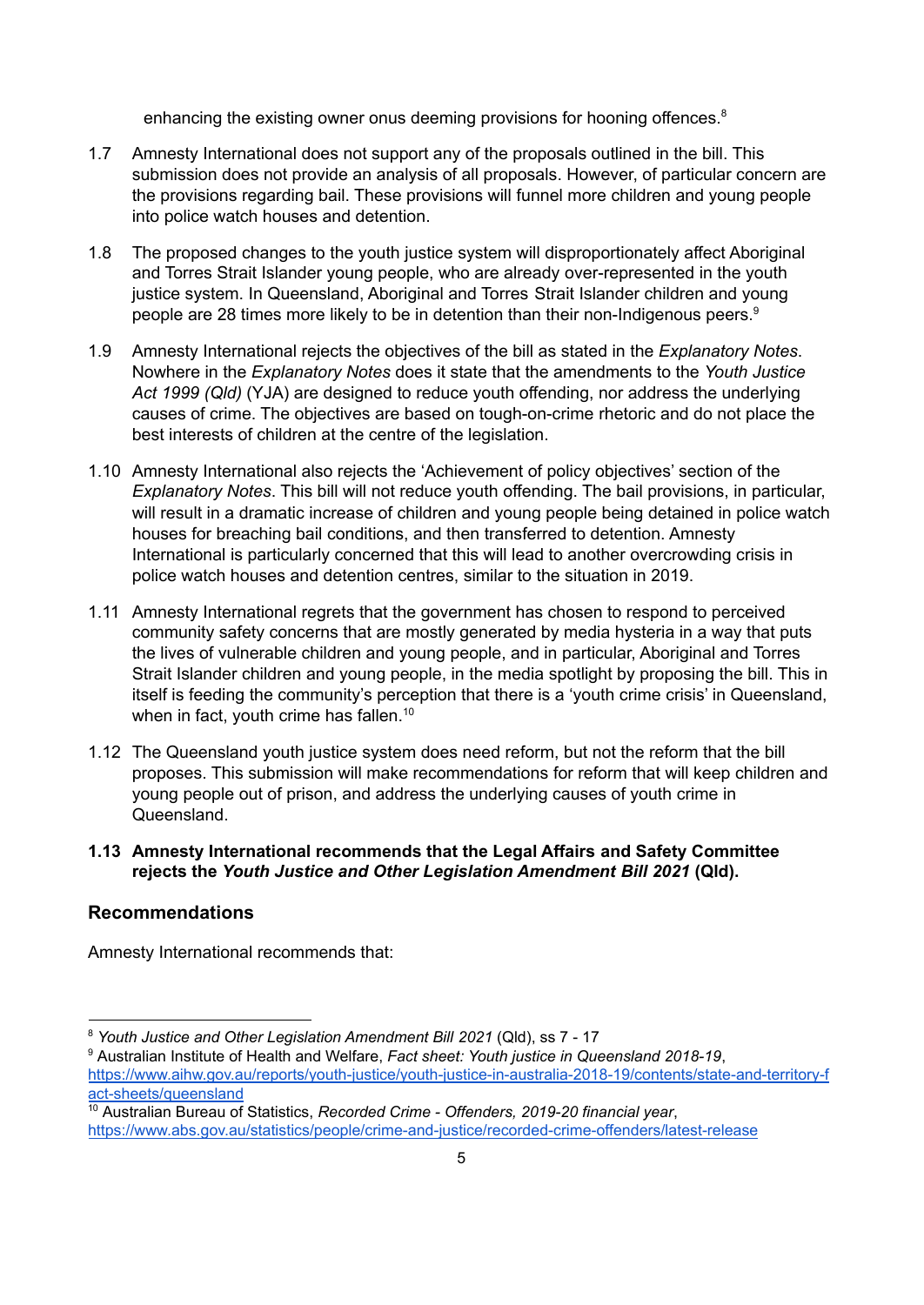(1) The Legal Affairs and Safety Committee rejects the *Youth Justice and Other Legislation Amendment Bill 2021* (Qld).

If the Legal Affairs and Safety Committee supports the *Youth Justice and Other Legislation Amendment Bill 2021* (Qld), Amnesty International recommends that:

(2) The Legal Affairs and Safety Committee rejects the bail reform provisions - clauses 24 and 29 - of the bill.

Amnesty International recommends that:

- (3) That the *Youth Justice Act 1992 (QLD)* Schedule 1 be amended to include statements that reflect the principles of the Convention on the Rights of the Child, Riyadh Guidelines, Beijing Rules and Havana Rules, including that the detention of a child must occur a last resort, and all efforts must be taken to divert a child away from the justice system as a precursory step to other modes of punishment. It should also reflect the importance of such diversion being Indigenous and community-led, and be focussed on addressing the underlying causes of crime.
- (4) The Queensland government:
	- (a) amend section 5 of the *Criminal Code Act 1899* (QLD) to raise the minimum age of criminal responsibility from ten to at least fourteen years old,
	- (b) legislate so that children cannot be held in police watch houses overnight.

# <span id="page-5-0"></span>**2. International Legal Human Rights Frameworks**

- 1.1 Through ratification of binding international human rights treaties and the adoption of United Nations (UN) declarations, the Australian Government has committed to ensuring that all people enjoy universally recognised rights and freedoms.
- 1.2 The over-representation of Indigenous young people in the criminal justice system has been recognised as a human rights issue by a number of UN treaty bodies and the Special Rapporteur on the Rights of Indigenous Peoples in her 2017 report.<sup>11</sup>

[http://tbinternet.ohchr.org/\\_layouts/treatybodyexternal/Download.aspx?symbolno=CAT%2FC%2FAUS%2FC](http://tbinternet.ohchr.org/_layouts/treatybodyexternal/Download.aspx?symbolno=CAT%2FC%2FAUS%2FCO%2F3&Lang=en) [O%2F3&Lang=en](http://tbinternet.ohchr.org/_layouts/treatybodyexternal/Download.aspx?symbolno=CAT%2FC%2FAUS%2FCO%2F3&Lang=en); Office of the High Commissioner for Human Rights, 2017, *Report of the Special Rapporteur on the rights of indigenous peoples on her visit to Australia,* A/HRC/36/46/Add.2, 8 August 2017, viewed 14 September 2017, available at

<sup>11</sup> Committee on the Rights of the Child, 2012, *Concluding Observations – Australia,* CRC/C/AUS/CO/4, 28 August 2012, viewed 14 September 2017, available at

[http://www2.ohchr.org/english/bodies/crc/docs/co/CRC\\_C\\_AUS\\_CO\\_4.pdf](http://www2.ohchr.org/english/bodies/crc/docs/co/CRC_C_AUS_CO_4.pdf); Committee Against Torture, 2008, *Concluding Observations – Australia,* CAT/C/AUS/CO/3, 22 May 2008, viewed 14 September 2017, available at

[http://ap.ohchr.org/documents/dpage\\_e.aspx?si=A/HRC/36/37/Add.2](http://ap.ohchr.org/documents/dpage_e.aspx?si=A/HRC/36/37/Add.2) (Office of the High Commissioner for Human Rights, *Report of the Special Rapporteur on the rights of indigenous peoples on her visit to Australia*).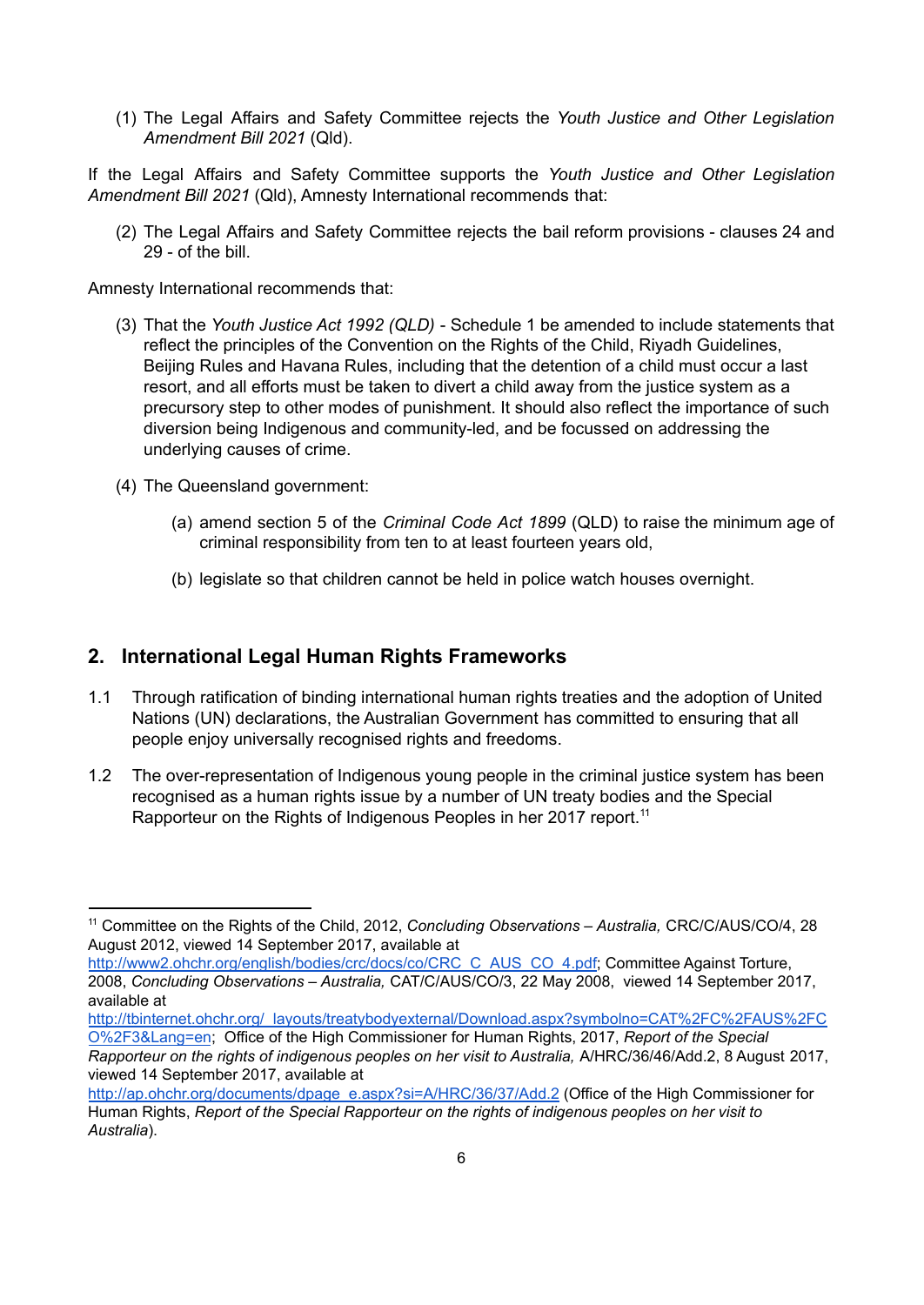# <span id="page-6-0"></span>**Convention on the Rights of the Child**

- 1.3 The Convention on the Rights of the Child (CRC) is the primary source of the rights relevant to this inquiry.
- 1.4 Unique among the major UN human rights treaties, it explicitly recognises the particular needs of Indigenous children.
- 1.5 Australia is a state party to the CRC, having signed and ratified the Convention in 1990. Relevant obligations under the CRC include responsibilities that:
	- the best interests of the child is a fundamental principle to be observed, including in the context of criminal justice; 12
	- $\bullet$  arrest and detention must be measures of last resort;<sup>13</sup> and
	- a variety of appropriate alternatives to detention should be in place to ensure that children are dealt with in a manner appropriate to their well-being and proportionate to their circumstances. 14
- 1.6 Article 1 of the CRC defines a child as "every human being below the age of eighteen years, unless, under the law applicable to the child, majority is attained earlier."<sup>15</sup> Article 3.1 states that "in all actions concerning children, whether undertaken by … courts of law, administrative authorities or legislative bodies, the best interests of the child shall be a primary consideration." 16
- 1.7 Article 37 of the CRC provides that States Parties shall ensure that "the arrest, detention or imprisonment of a child … shall be used only as a measure of last resort and for the shortest appropriate period of time."<sup>17</sup> Article  $40(3)$  requires States Parties to "promote the establishment [of] measures for dealing with such children without resorting to judicial proceedings … to ensure that children are dealt with in a manner appropriate to their well-being and proportionate both to their circumstances and the offence."<sup>18</sup>
- 1.8 In its General Comment 10, on children's rights in juvenile justice, the Committee on the Rights of the Child says that "a comprehensive policy for juvenile justice must deal with … the prevention of juvenile delinquency; interventions without resorting to judicial proceedings and interventions in the context of judicial proceedings."<sup>19</sup>
- 1.9 In its General Comment 24, on the principle that deprivation should be imposed for the shortest appropriate period of time, the Committee on the Rights of the Child says that governments "should provide regular opportunities to permit early release from custody,

<sup>&</sup>lt;sup>12</sup> Convention on the Rights of the Child, Art. 3

<sup>&</sup>lt;sup>13</sup> Convention on the Rights of the Child, Art. 37(b)

<sup>&</sup>lt;sup>14</sup> Convention on the Rights of the Child, Art. 40(b)

<sup>&</sup>lt;sup>15</sup> Convention on the Rights of the Child, Art. 1

<sup>&</sup>lt;sup>16</sup> Convention on the Rights of the Child, Art. 3.1

<sup>&</sup>lt;sup>17</sup> Convention on the Rights of the Child, Art. 37

<sup>&</sup>lt;sup>18</sup> Convention on the Rights of the Child, Art. 40(3)

<sup>19</sup> UN Committee on the Rights of the Child (CRC), *General comment No. 10 (2007): Children's Rights in Juvenile Justice*, 25 April 2007, CRC/C/GC/10, available at: <http://www.refworld.org/docid/4670fca12.html>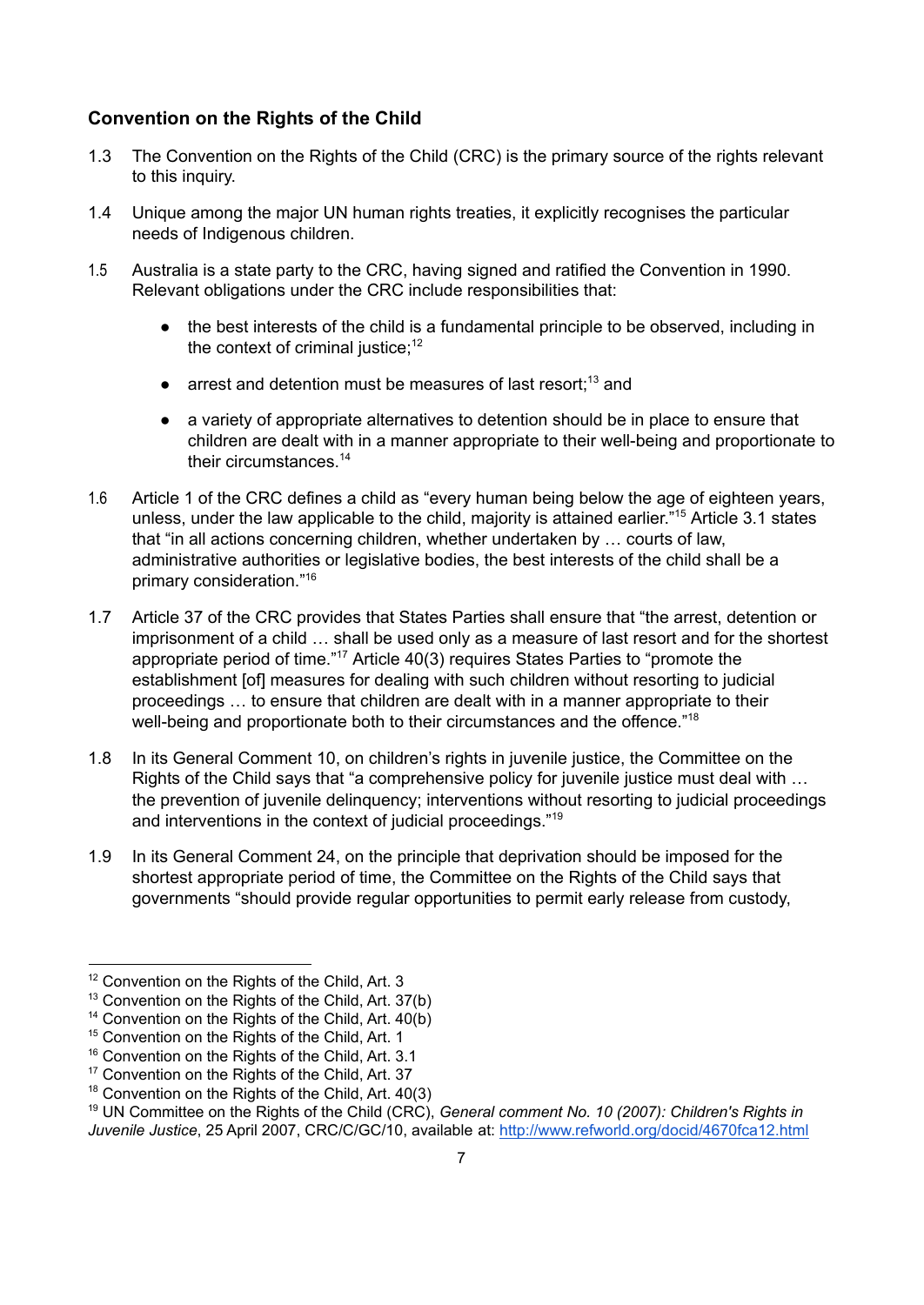including police custody, into the care of parents or other appropriate adults".<sup>20</sup>

- 1.10 Article 2(1) of the CRC requires parties to "respect and ensure the rights set forth in the present Convention to each child within their jurisdiction without discrimination of any kind, irrespective of the child's or his or her parent's or legal guardian's race, colour … ethnic or social origin ... or other status."<sup>21</sup>
- 1.11 Article 37 of the CRC requires that "every child deprived of liberty shall be treated with humanity and respect ...and in a manner which takes into account the needs of persons of his or her age."<sup>22</sup> What this means in practice is set out in more detail in the *United Nations Rules for the Protection of Juveniles Deprived of their Liberty* (Havana Rules).

# <span id="page-7-0"></span>**United Nations Rules for the Protection of Juveniles Deprived of their Liberty**

- 1.12 The Havana Rules contain several provisions that are relevant to this inquiry.
- 1.13 Article 17 of the Havana Rules states that "Detention before trial shall be avoided to the extent possible and limited to exceptional circumstances. Therefore, all efforts shall be made to apply alternative measures".<sup>23</sup>
- 1.14 In regards to reintegration into the community and to reduce recidivism, the Havana Rules require that, "all juveniles should benefit from arrangements designed to assist them in returning to society, family life, education or employment after release".<sup>24</sup>

# <span id="page-7-1"></span>**United Nations Guidelines for the Prevention of Juvenile Delinquency**

- 1.15 During its 68th plenary meeting, 14 December 1990, the UN General Assembly adopted *Guidelines for the Prevention of Juvenile Delinquency* (Riyadh Guidelines).
- 1.16 The Riyadh Guidelines are important to this inquiry as they affirm the importance of reducing 'juvenile delinquency' which reduces crime, the necessity of implementing the guidelines according to a child-centred approach, and the community responsibility for children's well-being from the earlier ages onward.
- 1.17 The Riyadh Guidelines opens with, "The prevention of juvenile delinquency is an essential part of crime prevention in society. By engaging in lawful, socially useful activities and adopting a humanistic orientation towards society and outlook on life, young persons can develop non-criminogenic attitudes".<sup>25</sup>
- 1.18 Importantly, Article 6 of the Riyadh Guidelines states, "community-based services and programmes should be developed for the prevention of juvenile delinquency, particularly where no agencies have yet been established. Formal agencies of social control should only be utilized as a means of last resort".<sup>26</sup>
- 1.19 Article 45 of the Riyadh Rules states, "government agencies should give high priority to plans

<sup>20</sup> UN Committee on the Rights of the Child (CRC), *General comment No. 24 (2019): Children's Rights in the child justice system*, CRC/C/GC/24, available at: [http://www.refworld.org/docid/34591.html](http://www.refworld.org/docid/4670fca12.html)

 $21$  Convention on the Rights of the Child, Art. 2(1)

<sup>&</sup>lt;sup>22</sup> Convention on the Rights of the Child, Art. 37

<sup>&</sup>lt;sup>23</sup> United Nations Rules for the Protection of Juveniles Deprived of their Liberty, Art. 17

<sup>&</sup>lt;sup>24</sup> United Nations Rules for the Protection of Juveniles Deprived of their Liberty, Art. 79

<sup>&</sup>lt;sup>25</sup> United Nations Guidelines for the Prevention of Juvenile Delinquency, Art. 1

<sup>&</sup>lt;sup>26</sup> United Nations Guidelines for the Prevention of Juvenile Delinquency, Art. 6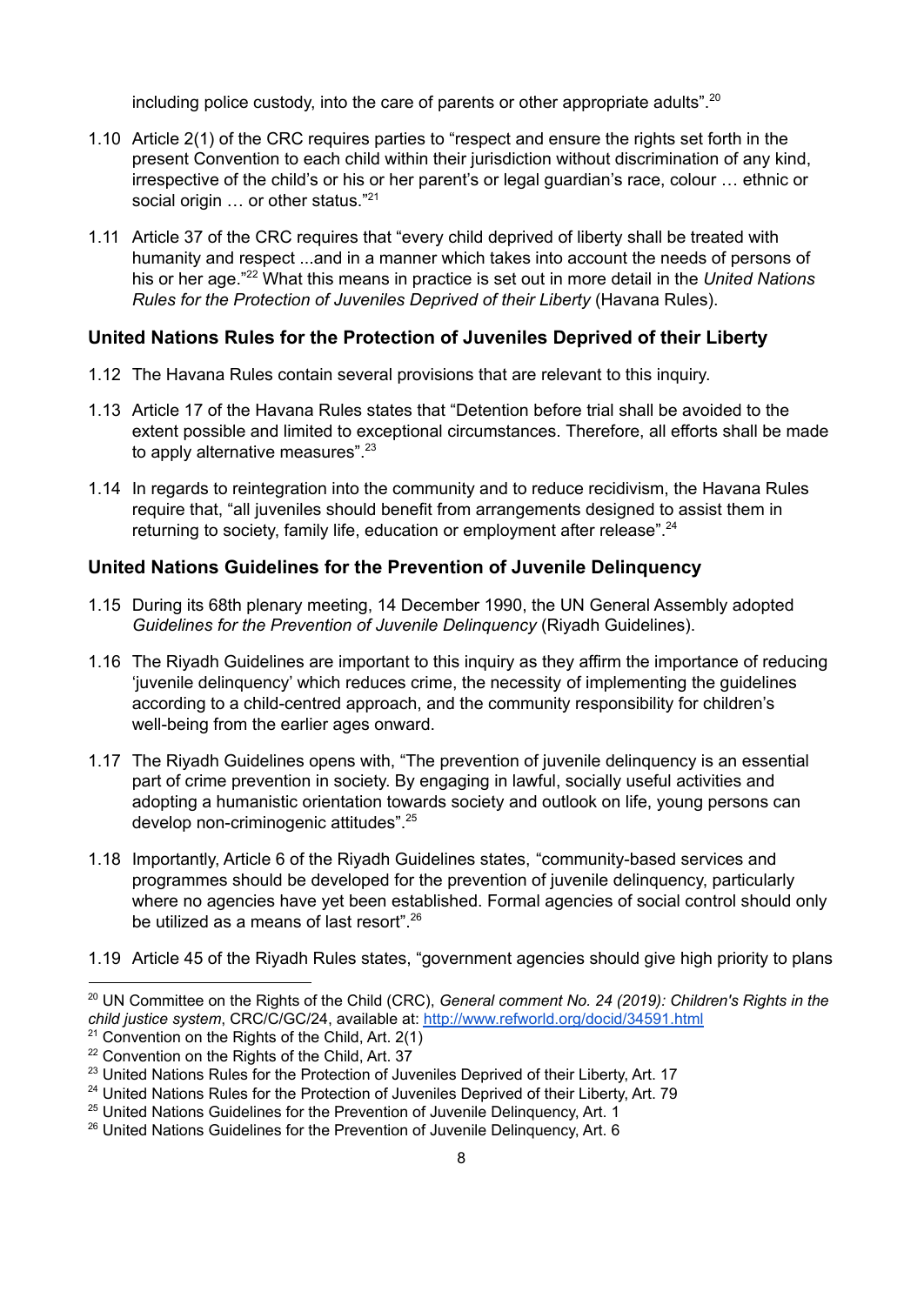and programmes for young persons and should provide sufficient funds and other resources for the effective delivery of services, facilities and staff for adequate medical and mental health care, nutrition, housing and other relevant services, including drug and alcohol abuse prevention and treatment, ensuring that such resources reach and actually benefit young persons".<sup>27</sup> Such programmes "should be planned and developed on the basis of reliable, scientific research findings, and periodically monitored, evaluated and adjusted accordingly". 28

1.20 Affirming the CRC and Havana Rules, the Riyadh Rules states, "The institutionalization of young persons should be a measure of last resort and for the minimum necessary period, and the best interests of the young person should be of paramount importance".<sup>29</sup>

### <span id="page-8-0"></span>**United Nations Standard Minimum Rules for the Administration of Juvenile Justice**

- 1.21 The United Nations Standard Minimum Rules for the Administration of Juvenile Justice (Beijing Rules) was adopted by the UN General Assembly in 1985. For this inquiry, the Beijing Rules contain relevant provisions particularly regarding the importance of diverting children away from detention.
- 1.22 The Beijing Rules states that "consideration shall be given, wherever appropriate, to dealing with juvenile offenders without resorting to formal trial by the competent authority". $30$
- 1.23 Rule 11.4 of the Beijing Rules recommends the provision of viable alternatives to juvenile justice processing in the form of community-based diversion. Programmes that involve settlement by victim restitution and those that seek to avoid future conflict with the law through temporary supervision and guidance are especially commended. The merits of individual cases would make diversion appropriate, even when more serious offences have been committed. 31
- 1.24 In regards to holding children on remand in detention, the Beijing Rules states, "detention pending trial shall be used only as a measure of last resort and for the shortest possible period of time<sup>"32</sup> and "whenever possible, detention pending trial shall be replaced by alternative measures, such as close supervision, intensive care or placement with a family or in an educational setting or home". $33$

# <span id="page-8-1"></span>**3. Amendments to the** *Youth Justice Act 1992* **(QLD)**

3.1 Amnesty International rejects all of the proposed amendments to the Queensland YJA. The bail provisions are particularly concerning and will result in more children being detained in watch houses and detention centres.

<sup>&</sup>lt;sup>27</sup> United Nations Guidelines for the Prevention of Juvenile Delinquency, Art. 45

<sup>&</sup>lt;sup>28</sup> United Nations Guidelines for the Prevention of Juvenile Delinquency, Art. 48

<sup>&</sup>lt;sup>29</sup> United Nations Guidelines for the Prevention of Juvenile Delinquency, Art. 46

<sup>&</sup>lt;sup>30</sup> United Nations Standard Minimum Rules for the Administration of Juvenile Justice, Art. 11.1

<sup>&</sup>lt;sup>31</sup> United Nations Standard Minimum Rules for the Administration of Juvenile Justice, Art. 11.4

<sup>&</sup>lt;sup>32</sup> United Nations Standard Minimum Rules for the Administration of Juvenile Justice, Art. 13.1

<sup>&</sup>lt;sup>33</sup> United Nations Standard Minimum Rules for the Administration of Juvenile Justice, Art. 13.2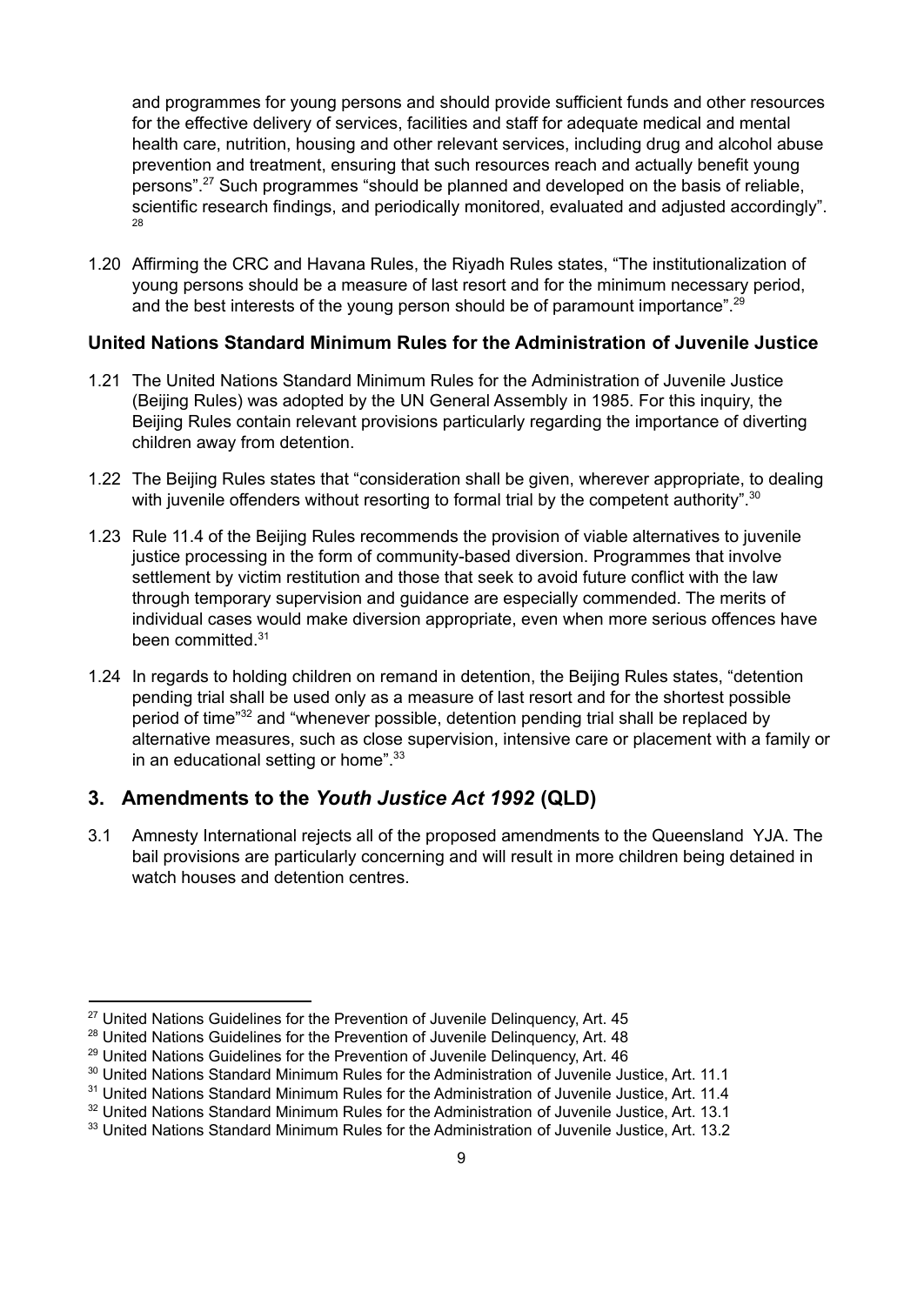# <span id="page-9-0"></span>**Electronic monitoring devices as a condition of bail for offenders aged 16 and 17 years old in certain circumstances**

- 3.2 Amnesty International rejects clause 26 of the bill which would amend the YJA to allow for Electronic monitoring devices as a condition of bail for offenders aged 16 and 17 years old in certain circumstances.
- 3.3 Electronic monitoring devices would interfere with a child's right to privacy as set out in Article 16 of the CRC.
- 3.4 The fitting of electronic monitoring devices is an extremely serious decision to take. Electronic monitoring devices should only be used in limited circumstances and are more suited for adults who understand the seriousness of the situation at hand. Such devices are not age appropriate for 16 and 17 year olds, thus violating Article 40(3)(b) of the CRC.
- 3.5 Young people's misunderstanding of the seriousness of bail conditions and the electronic monitoring device will result in a high rate of bail breaches. This, combined with the new bail provisions in the bill, will see a sharp increase in children breaching bail and thus being detained in watch houses and detention centres.
- 3.6 More appropriate bail alternatives to electronic monitoring exist. Primarily, Indigenous and community-led diversion programs that focus on addressing the underlying causes of crime. The Queensland government has announced \$5.6 million over four years in trials of Indigenous-led 'On Country' programs in Cairns, Mt Isa and Townsville.<sup>34</sup> These programmes need to be evaluated and replicated across the state.
- 3.7 The Queensland government recently announced that it would cease the Supervised Community Accommodation (SCA) service, otherwise known as 'youth bail houses'. An Ernst and Young review into the service found that SCAs were "doing their job of providing appropriate services and reducing offences by residents, but are underutilised and alternative options are more cost effective".<sup>35</sup> Amnesty International contends that the underutilisation of the service could easily be corrected by ensuring that relevant authorities were regularly diverting suitable children and young people to the service. Furthermore, SCAs would have been more successful if they had more holistic, wrap-around therapeutic services that attempted to address the underlying causes of crime.
- 3.8 It is important to note that the *Statement of Compatibility* noted that the bill may violate sections 25(a), 26(1), 26(2) and 28(2)(c) of the *Human Rights Act 2019* (QLD) (HRA). 36

# <span id="page-9-1"></span>**Bail Reform Provisions**

3.9 There are two bail reform provisions in the bill that Amnesty International submits will harm children and young people. Clause 24 of the bill provides for a presumption against bail when an alleged offence occurs while the child is already on bail. Clause 29 will categorise 'breach of bail' as an aggravating factor when the court is determining the appropriate sentence.

<sup>35</sup> Linard, Leanne, 2020, *Supervised Community Accommodation service to end*, <https://statements.qld.gov.au/statements/91168> <sup>34</sup> Farmer, Di, 2020, *On Country programs for Townsville*, <https://statements.qld.gov.au/statements/90127>

<sup>36</sup> Ryan, Mark, 2021, *Statement of Compatibility: Youth Justice and Other Legislation Amendment Bill 2021*, <https://www.parliament.qld.gov.au/Documents/TableOffice/TabledPapers/2021/5721T196.pdf>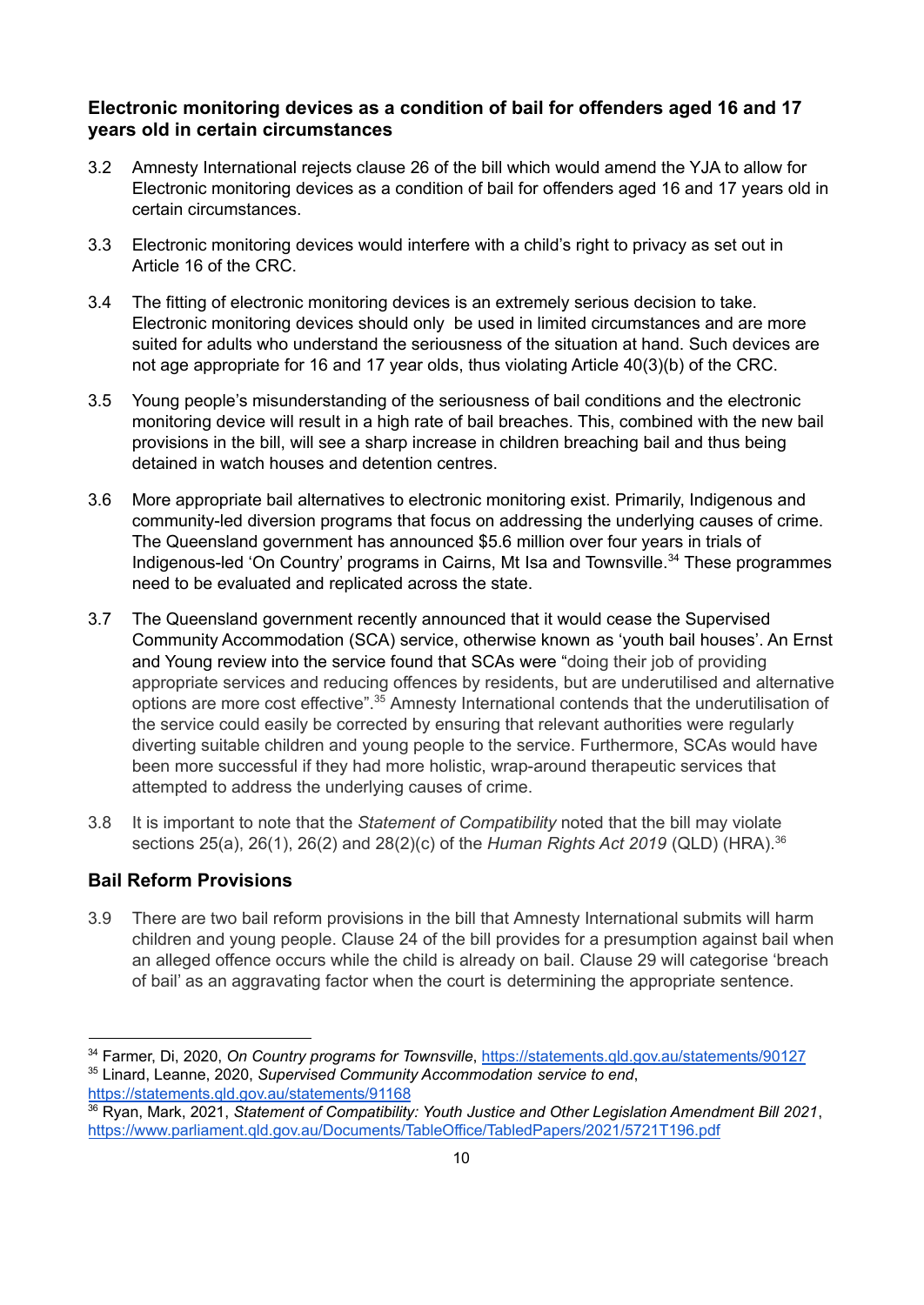- 3.10 A presumption against bail for children and young people will funnel them into detention. This violates the principle of ensuring that detention is a last resort as outlined in the CRC $37$ , Havana Rules,  $38$  Riyadh Guidelines,  $39$  and the Beijing Rules.  $40$
- 3.11 A by-product of funneling more children and young people into police watch houses and detention centres is overcrowding. In 2019, Amnesty International Australia exposed more than 2000 individual human rights violations inside the Brisbane CIty Watch House against children and young people, as a result of overcrowding and the inappropriate nature of the facility.<sup>41</sup>
- 3.12 As per the *Statement of Compatibility*, the bill also violates the right to liberty and security of person, $42$  and the presumption of innocence. $43$
- 3.13 Rather than automatically denying children bail, the government must look at ways that it can better divert children into Indigenous and community-led programs that address the underlying causes of crime.
- 3.14 If a child is diverted to a program after their first offence, and learns skills to better engage with the community, school, and family, to live a happy, healthy life, recidivism does not become a problem. The Queensland Family and Child Commission found that prison does not deter re-offending. Locking up children makes them less likely to finish school, tertiary education and training and secure a job.<sup>44</sup>
- 3.15 Diversion of children away from detention is in line with the Riyadh Rules principle:'community-based services and programmes should be developed for the prevention of juvenile delinquency'. 45
- 3.16 Such programs should follow the justice reinvestment model. Justice Reinvestment is an evidence-based approach to reducing incarceration rates by investing in, and supporting communities to address the underlying social issues leading to offending. The approach was developed in the United States "as a means of curbing spending on corrections and reinvesting savings from this reduced spending in strategies that can decrease crime and strengthen neighbourhoods."<sup>46</sup>
- 3.17 In contrast to the United States, Justice Reinvestment in Australia has largely been a community-driven process. Maranguka and the Bourke Tribal Council have led the Maranguka Justice Reinvestment Project since 2013, in partnership with JustReinvest NSW.

<https://www.amnesty.org.au/watch-houses/>

<sup>&</sup>lt;sup>37</sup> Convention on the Rights of the Child, Art. 37

<sup>38</sup> United Nations Rules for the Protection of Juveniles Deprived of their Liberty, Art. 17

<sup>&</sup>lt;sup>39</sup> United Nations Guidelines for the Prevention of Juvenile Delinquency, Art. 46

<sup>40</sup> United Nations Standard Minimum Rules for the Administration of Juvenile Justice, Art. 13.1

<sup>41</sup> Amnesty International Australia, 2019, *Kids in watch houses: exposing the truth*,

 $42$  Human Rights Act 2020, s 29(6)

<sup>43</sup> Human Rights Act 2020, 32(1)

<sup>44</sup> Queensland Family and Child Commission, 2017, *The Age of Criminal Responsibility in Queensland*, p. 29.

<sup>45</sup> United Nations Guidelines for the Prevention of Juvenile Delinquency, Art. 6

<sup>46</sup> Senate Legal and Constitutional Affairs References Committee, 2013, *Value of a justice reinvestment approach to criminal justice in Australia,* available at:

[https://www.aph.gov.au/parliamentary\\_business/committees/senate/legal\\_and\\_constitutional\\_affairs/complet](https://www.aph.gov.au/parliamentary_business/committees/senate/legal_and_constitutional_affairs/completed_inquiries/2010-13/justicereinvestment/report/index) [ed\\_inquiries/2010-13/justicereinvestment/report/index](https://www.aph.gov.au/parliamentary_business/committees/senate/legal_and_constitutional_affairs/completed_inquiries/2010-13/justicereinvestment/report/index)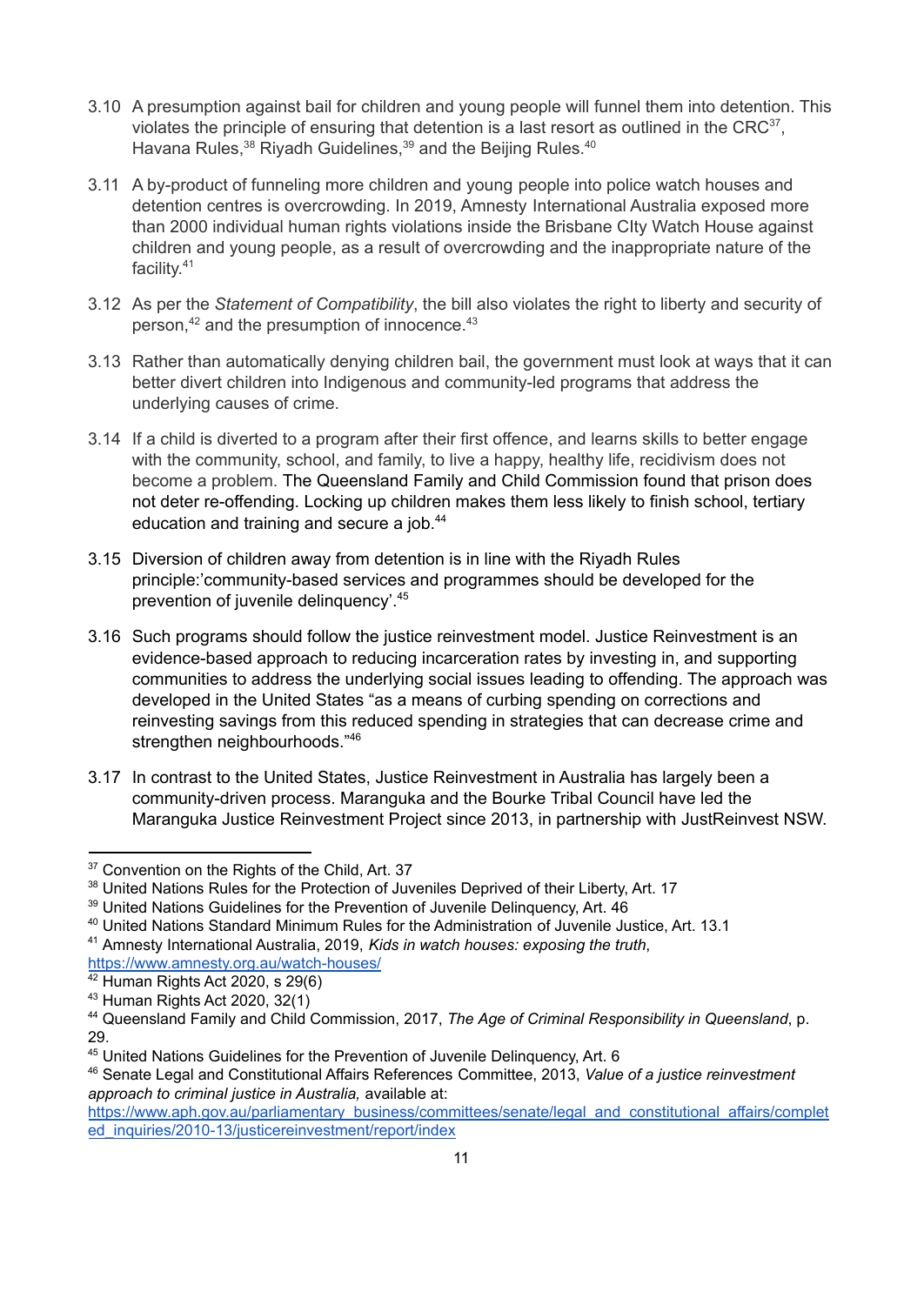$47$  Justice Reinvestment in Bourke has focused on coordination and partnership between community, service providers, government and police. This has led to the Bourke Warrant Clinic –- a support network for young people including not-for-profit workers and government officials from family, education and health sectors. A magistrate may hold a warrant for arrest of a child or young person for two weeks, during which the support team will work with the young person to develop a plan to address their offending with the clinic. This plan can include attendance at education or community programs. 48

- 3.18 A KPMG report into the Maranguka Justice Reinvestment Project found a a 23% reduction in police recorded incidence of domestic violence and comparable drops in rates of reoffending, and a 31% increase in year 12 student retention rates and a 38% reduction in charges across the top five juvenile offence categories, in Bourke.<sup>49</sup>
- 3.19 Programs in Queensland are generally funded for three years. This may not be enough time for programs to set-up and run for a long enough time to make a significant impact. It is also not enough time for programs to collect evidence to show its effectiveness. The Productivity Commission recommended that "governments should transition to longer-term contracts (a minimum of seven years) that reflect the cost of service provision and take into account the capacity of providers to deliver outcomes, particularly for Aboriginal communities. This should be supported by a relational approach to contracting, where regional government staff visit providers and engage in regular collaborative discussions on service outcomes and continuous service improvements".<sup>50</sup> This learning should be transferred to Queensland.
- 3.20 Codifying breach of bail as an aggravating factor when determining a sentence will lead children to be given stricter sentences, including custodial sentences. This goes against the CRC principle of ensuring that the child's best interest<sup>51</sup> are at the centre of legislation, and the principle of ensuring that detention is a last resort as outlined in the CRC $52$ , Havana Rules,<sup>53</sup> Riyadh Guidelines,<sup>54</sup> and the Beijing Rules.<sup>55</sup>
- **3.21 Amnesty International recommends that the Legal Affairs and Safety Committee rejects the bail reform provisions - clauses 24 and 29 - of the bill.**

# <span id="page-11-0"></span>**Amending the Charter of Youth Justice Principles**

3.22 Clause 33 amends schedule 1 of the YJA, the charter of youth justice principles (the charter), to clarify that principle 1, which states that the community should be protected from offences, includes, in particular, recidivist high-risk offenders.

<sup>47</sup> JustReinvest NSW, *Justice Reinvestment in Bourke,* available at [http://www.justreinvest.org.au/justice-reinvestment-in-bourke/.](http://www.justreinvest.org.au/justice-reinvestment-in-bourke/)

<sup>48</sup> K Allman, 'Breaking the Prison Cycle', 2016, 25 *Law Society of NSW Journal*, p. 29.

<sup>49</sup> Just Reinvest NSW, 2017, *KPMG Report shows changes in Bourke had economic impact of \$3.1m in 2017 & estimates \$7m additional over 5 years,*

*[https://www.justreinvest.org.au/landmark-report-demonstrates-economic-impact-of-3-1-million-in-2017-and-e](https://www.justreinvest.org.au/landmark-report-demonstrates-economic-impact-of-3-1-million-in-2017-and-estimates-additional-impact-of-7-million-over-five-years-through-justice-reinvestment-in-bourke/) [stimates-additional-impact-of-7-million-over-five-years-through-justice-reinvestment-in-bourke/](https://www.justreinvest.org.au/landmark-report-demonstrates-economic-impact-of-3-1-million-in-2017-and-estimates-additional-impact-of-7-million-over-five-years-through-justice-reinvestment-in-bourke/)*

<sup>50</sup> Productivity Commission, *Expenditure on Children in the Northern Territory*, 2020, <https://www.pc.gov.au/inquiries/completed/nt-children/report/nt-children.pdf>

<sup>&</sup>lt;sup>51</sup> Convention on the Rights of the Child, Art. 3

<sup>52</sup> Convention on the Rights of the Child, Art. 37

<sup>&</sup>lt;sup>53</sup> United Nations Rules for the Protection of Juveniles Deprived of their Liberty, Art. 17

<sup>54</sup> United Nations Guidelines for the Prevention of Juvenile Delinquency, Art. 46

<sup>55</sup> United Nations Standard Minimum Rules for the Administration of Juvenile Justice, Art. 13.1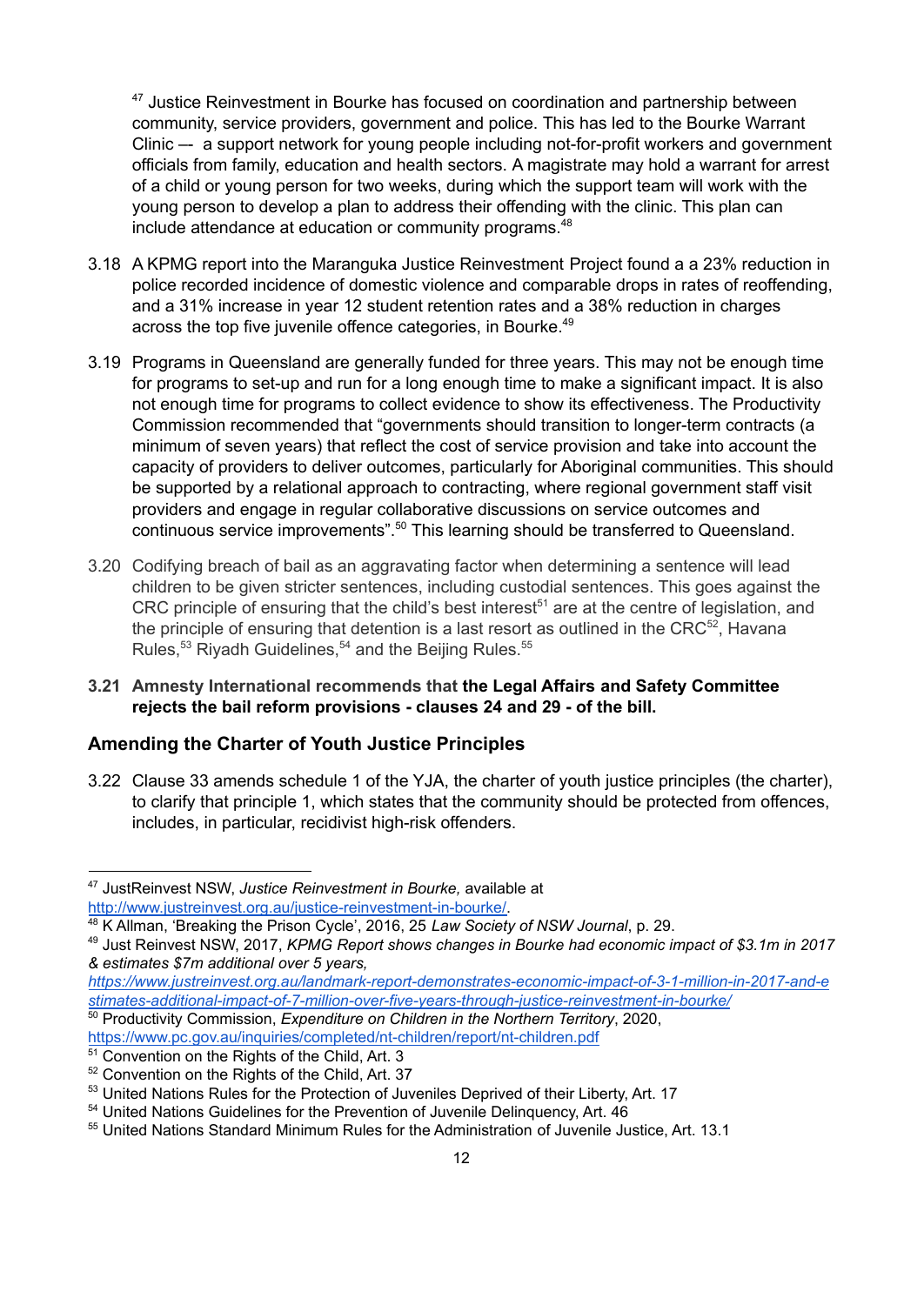- 3.23 Amnesty International rejects that a statement regarding recidivist high-risk offenders should be included in the charter. Principle 5 already refers to recidivism in an appropriate manner.
- 3.24 The charter should be aspirational and positive. It should signal the type of youth justice system, and the type of community, that the government wants to build.

### 3.25

**3.26 Amnesty International submits that the YJA - Schedule 1 be amended to include statements that reflect the principles of the CRC, Riyadh Guidelines, Beijing Rules and Havana Rules, including that the detention of a child must occur a last resort, and all efforts must be taken to divert a child away from the justice system as a precursory step to other modes of punishment. It should also reflect the importance of such diversion being Indigenous and community-led, and be focussed on addressing the underlying causes of crime.**

# <span id="page-12-0"></span>**4. Reform needed of the Queensland youth justice system**

- 4.1 Though Amnesty International rejects the bill, it is of the strong opinion that reform is needed of the Queensland youth justice system.
- **4.2 Amnesty International recommends that the Queensland government:**

**amend section 5 of the** *Criminal Code Act 1899* **(QLD) to raise the minimum age of criminal responsibility from ten to at least fourteen years old,**

**legislate so that children cannot be held in police watch houses overnight,**

#### <span id="page-12-1"></span>**The minimum age of criminal responsibility**

- 4.3 The current minimum age of criminal responsibility that is, the age children can be placed in detention - is ten years old. Citing human rights, legal and medical expertise, Amnesty International has called for the minimum age of criminal responsibility to be raised to fourteen years, in all jurisdictions. 56
- 4.4 In Queensland, if the minimum age of criminal responsibility was raised to fourteen years, there would have been 15.5% fewer children imprisoned in 2018-19.<sup>57</sup>
- 4.5 The global median age of criminality of 14 years old.<sup>58</sup> Most European countries set their ages of criminal responsibility at between 14 and 16 years and China, Russia, Kazakhstan, Japan, Sierra Leone and Azerbaijan have 14 years as the age.<sup>59</sup>

<https://www.amnesty.org.au/wp-content/uploads/2018/09/The-Sky-is-the-Limit-FINAL-1.pdf>

<sup>56</sup> Amnesty International Australia, 2018, *The sky is the limit: Keeping young children out of prison by raising the age of criminal responsibility*, p 3, available at:

<sup>57</sup> Australian Institute of Health and Welfare, 2018, Table s74B. Calculated by taking the percentage of 10-13 year olds imprisoned of the total number of children imprisoned.

<sup>58</sup> Australian Human Rights Commission, National Children's Commissioner, 2016, *Children's Rights Report 2016*, p.187.

<sup>59</sup> Child Rights International Network (CRIN), 2018 *Minimum ages of criminal responsibility around the world*, accessed 14 August, available at <https://www.crin.org/en/home/ages>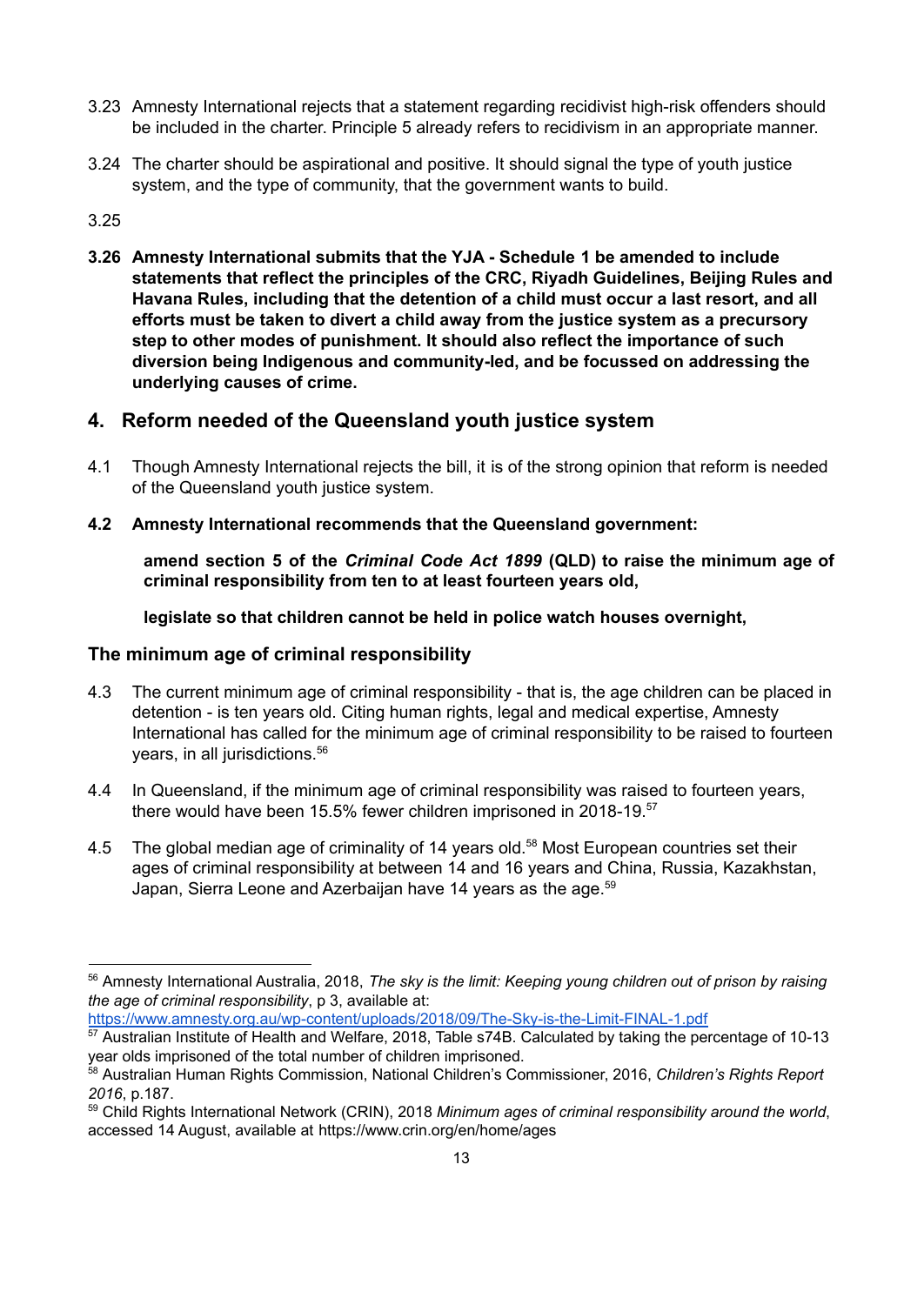- 4.6 The United Nations Committee on the Rights of the Child has said that countries should be working towards a minimum age of criminal responsibility of 14 years or older.<sup>60</sup>
- 4.7 Australia has been repeatedly been criticised by the United Nations, including long-standing criticism from the UNCRC, $61$  and by the Committee on the Elimination of Racial Discrimination, for failing to reform the current minimum age of criminal responsibility. When the Special Rapporteur on the Rights of Indigenous Peoples visited Australia in 2017 she said that the routine detention of 10 and 11 year-old children was the most distressing aspect of her visit.<sup>62</sup> During its Universal Periodic Review, 31 countries called on Australia to raise the minimum age of criminal responsibility. 63
- 4.8 Rather than imprisoning children under the age of fourteen, the Queensland government should divert them to Indigenous and community-led diversion programs that address the underlying causes of crime.
- 4.9 Amnesty International recommends that the Queensland Government amend section 5 of the *Criminal Code Act 1899* (QLD) to immediately raise the age of criminal responsibility to *at* least 14 years old<sup>64</sup>. There should be no limitations for children under this age and the Government should transition all children out of prison within a year.

### <span id="page-13-0"></span>**Police watch houses**

- 4.10 In 2019, Amnesty International Australia exposed more than 2000 individual human rights violations inside the Brisbane CIty Watch House against children and young people, as a result of overcrowding and the inappropriate nature of the facility. 65
- 4.11 The Queensland government responded by rapidly diverting children away from the justice system. Within two months of the issue being exposed, there were no children left in the watch house.<sup>66</sup>

<sup>63</sup> The Guardian, 2021, *More than 30 countries condemn Australia at UN over high rates of child incarceration*, [https://documents-dds-ny.un.org/doc/UNDOC/GEN/G17/234/24/PDF/G1723424.pdf?OpenElement.](https://documents-dds-ny.un.org/doc/UNDOC/GEN/G17/234/24/PDF/G1723424.pdf?OpenElement)

<sup>60</sup> Committee on the Rights of the Child, 2007, *General comment No. 10 (2007) Children's rights in juvenile justice*, CRC/C/GC/10, p.11, accessed 2 August 2018, available at [http://www2.ohchr.org/english/bodies/crc/docs/CRC.C.GC.10.pdf.](http://www2.ohchr.org/english/bodies/crc/docs/CRC.C.GC.10.pdf)

<sup>61</sup> United Nations Committee on the Rights of the Child, Sessions of the Committee, 1997: paragraphs 11 and 29, 2005: paragraph 73; 2012: paragraph 82(a).

<sup>62</sup> United Nations Human Rights Council, 2017, *Report of the Special Rapporteur on the rights of inidenous peoples on her visit to Australia*, accessed, available at

[https://www.theguardian.com/australia-news/2021/jan/21/china-attacks-australia-at-un-over-baseless-charge](https://www.theguardian.com/australia-news/2021/jan/21/china-attacks-australia-at-un-over-baseless-charges-as-canberra-criticised-for-keeping-children-in-detention) [s-as-canberra-criticised-for-keeping-children-in-detention](https://www.theguardian.com/australia-news/2021/jan/21/china-attacks-australia-at-un-over-baseless-charges-as-canberra-criticised-for-keeping-children-in-detention)

<sup>64</sup> Amnesty International Australia, 2018, *The sky is the limit: Keeping young children out of prison by raising the age of criminal responsibility*, p 14

<sup>65</sup> Amnesty International Australia, 2019, *Kids in watch houses: exposing the truth*, <https://www.amnesty.org.au/watch-houses/>

<sup>66</sup> ABC News, 2019, *All children removed from Brisbane watch house following national condemnation*, [https://www.abc.net.au/news/2019-07-17/children-out-of-police-watch-house-brisbane-qld-government-says/](https://www.abc.net.au/news/2019-07-17/children-out-of-police-watch-house-brisbane-qld-government-says/11318202) [11318202](https://www.abc.net.au/news/2019-07-17/children-out-of-police-watch-house-brisbane-qld-government-says/11318202)